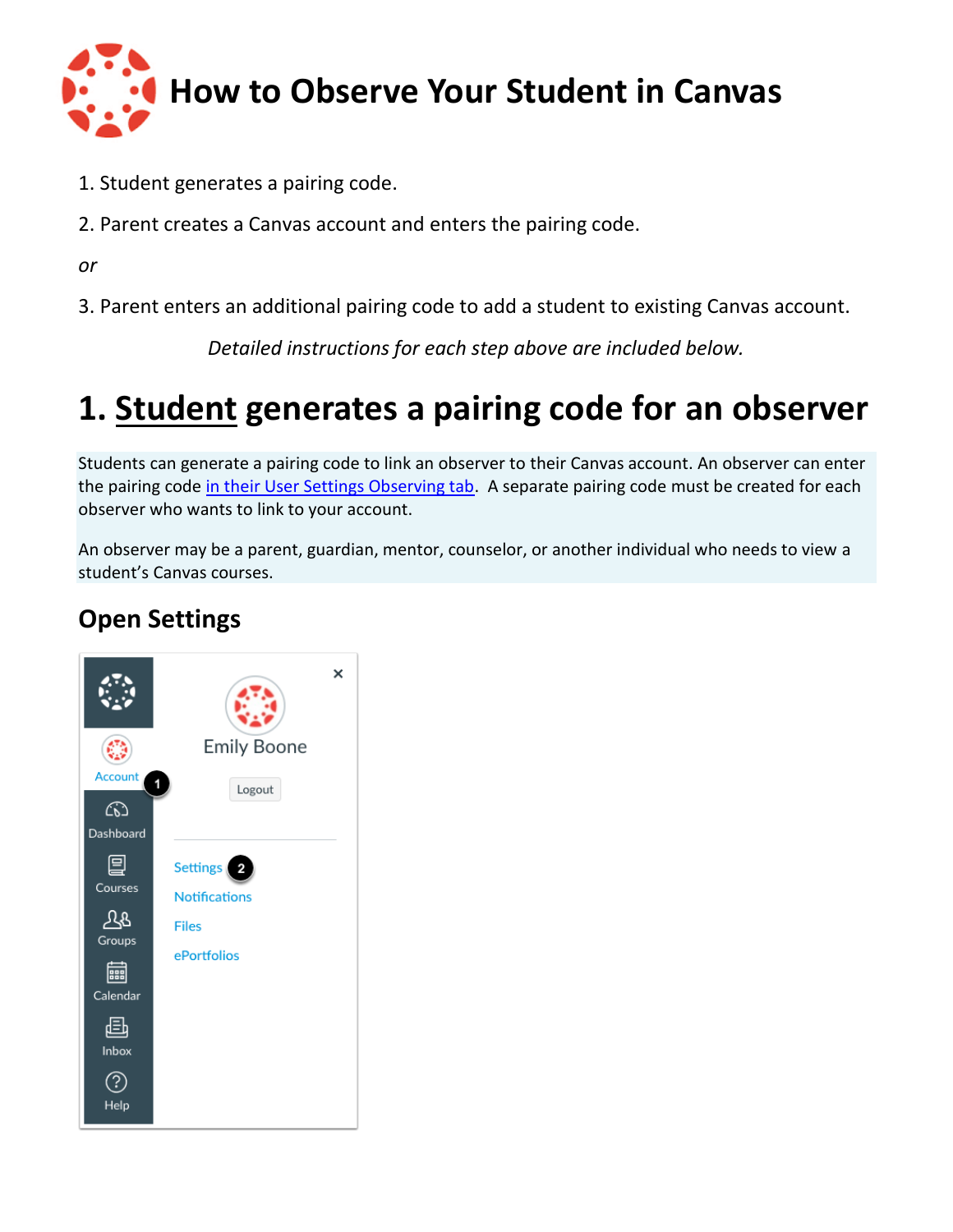In Global Navigation, click the **Account** link [1], then click the **Settings** link [2].

# **Pair with Observer**



Click the **Pair with Observer** button.

### **Copy Pairing Code**

| Pair with Observer                                                                                                                                | × |
|---------------------------------------------------------------------------------------------------------------------------------------------------|---|
| Share the following pairing code with an observer to allow<br>them to connect with you. This code will expire in seven<br>days, or after one use. |   |
| <b>EcYkrK</b>                                                                                                                                     |   |
|                                                                                                                                                   |   |

Copy the six-digit alphanumeric pairing code [1]. You will need to share the code with the observer who will link to your account. The pairing code will expire after seven days or its first use.

To close the window, click the **OK** button [2].

**Note:** Pairing codes are case sensitive.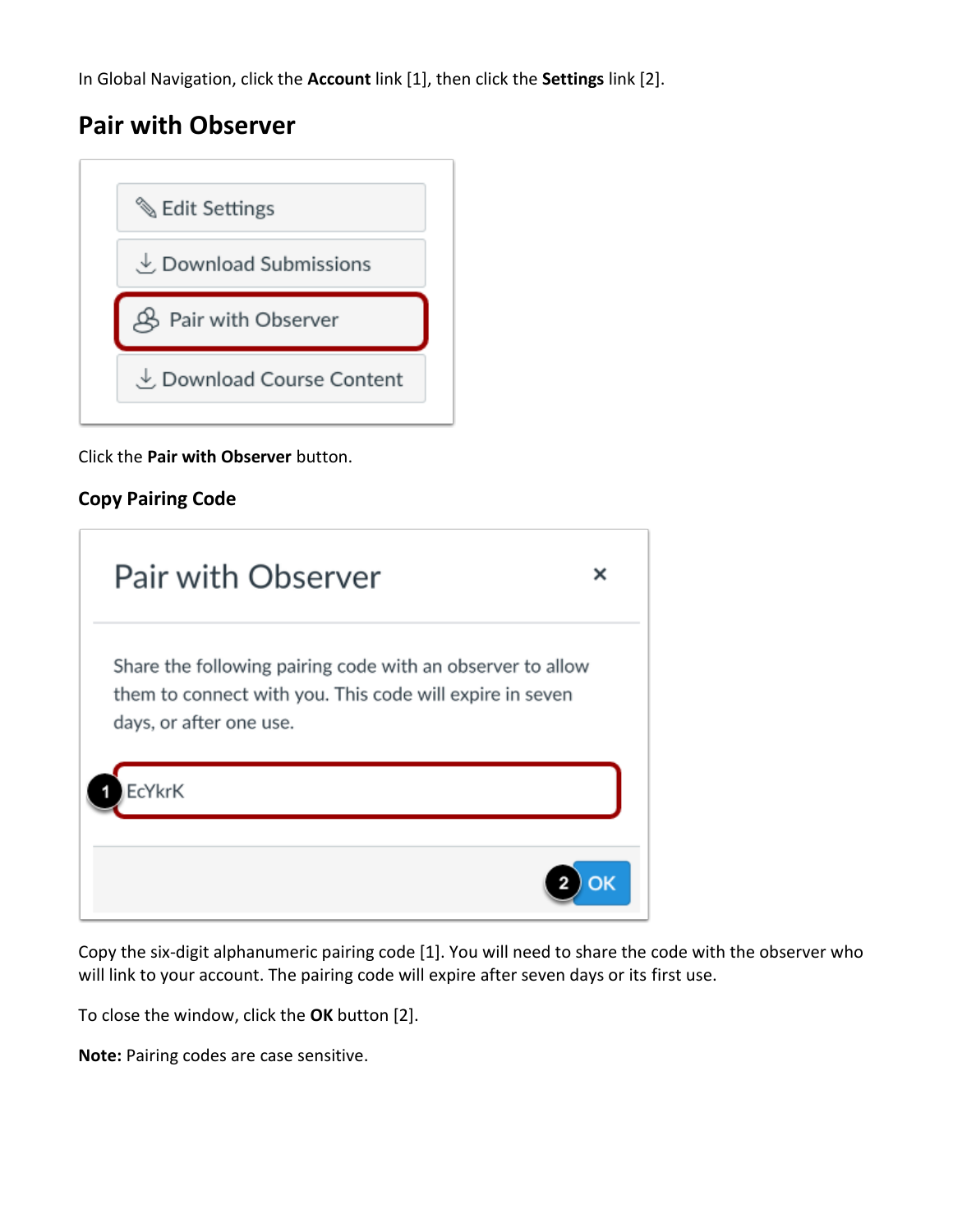# **2. Parent creates a Canvas account and adds the pairing code.**

Parents can sign up as an observer in Canvas. Observers can link their Canvas account to their student's account so they can see assignment dues dates, announcements, and other course content. Observers can view the course content but cannot participate in the course.

#### **Notes:**

- To observe a student, you must have a student pairing code.
- Once you have an account, you will be able to view student information through the Canvas Parent app. If you already have an account from your student's institution as an observer, you can always view student information through the Canvas Parent app.

# **Open Canvas URL**

In a browser window, enter the institution's Canvas registration URL

### https://mcs.instructure.com/login/ldap

https://mcs.instructure.com/login/ldap

## **Click to Create Account**

| Username                                  |  |        |
|-------------------------------------------|--|--------|
|                                           |  |        |
| Password                                  |  |        |
|                                           |  |        |
| $\Box$ Stay signed in<br>Forgot Password? |  | Log In |
|                                           |  |        |

 $\mathcal{C}$ 

Click the account link at the top of the page.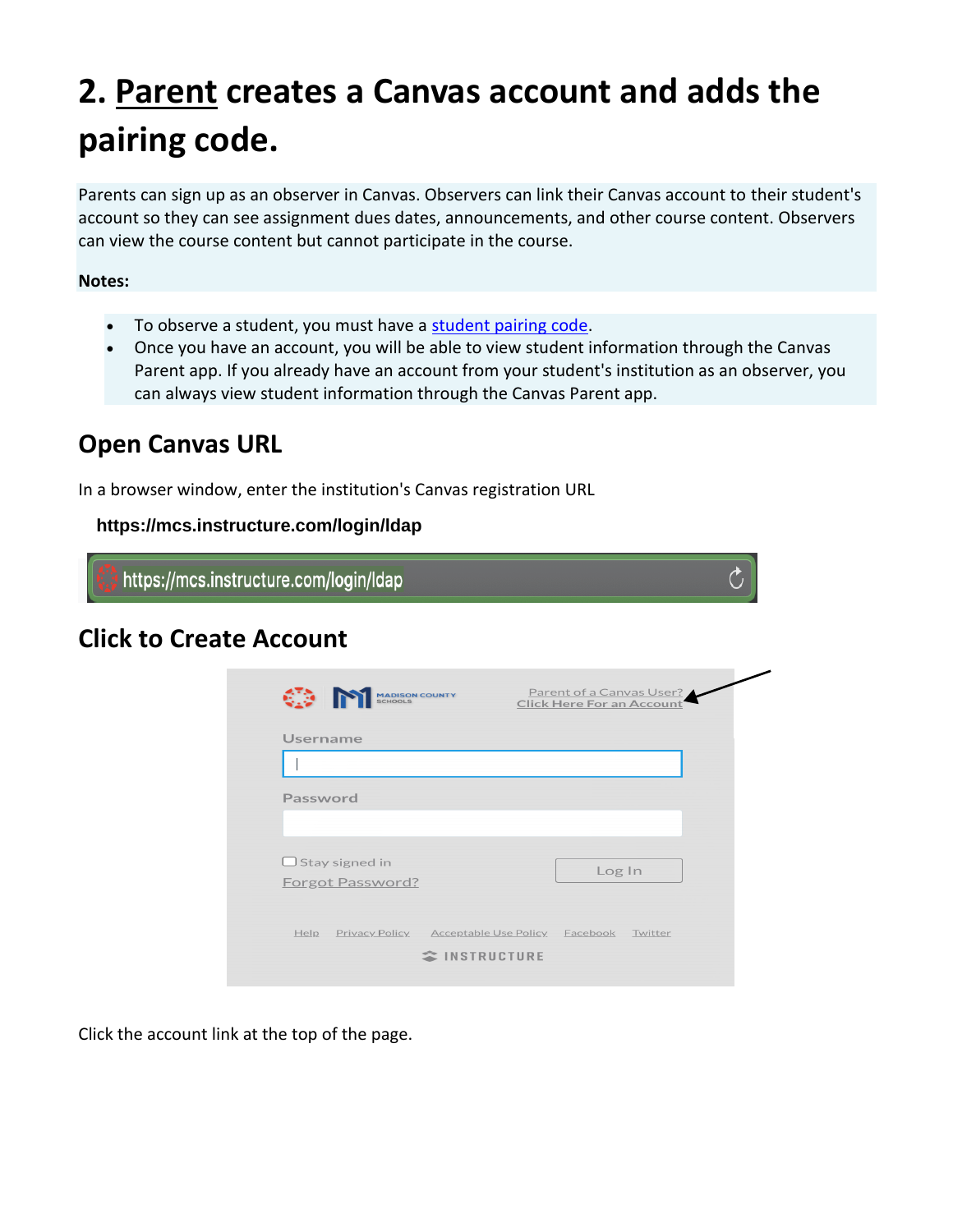### **Enter Signup Details**

| <b>ATA MADISON COUNTY</b>                                                | Parent of a Canvas User?             |
|--------------------------------------------------------------------------|--------------------------------------|
| Parent Signup                                                            | $\times$                             |
| Your Name                                                                |                                      |
|                                                                          |                                      |
| Your Email                                                               |                                      |
| Password                                                                 |                                      |
| Re-enter Password                                                        |                                      |
|                                                                          |                                      |
| <b>Student Pairing Code</b>                                              | What is a pairing code?              |
| $\Box$ You agree to the terms of use and acknowledge the privacy policy. |                                      |
|                                                                          | <b>Start Participating</b><br>Cancel |
|                                                                          |                                      |

Enter the following information:

- 1. Enter your name in the **Your Name** field.
- 2. Enter your email in the **Your Email** field.
- 3. Enter your password in the **Password** field.
- 4. Re-enter your password in the **Re-enter Password** field.
- 5. Enter a paring code to link your account to your student in the **Student Pairing Code** field.
- 6. Agree to the terms of use by clicking the **You agree to the terms of use** checkbox.
- 7. Click the **Start Participating** button.

**Note:** Students can generate pairing codes from their User Settings. Admins and instructors may also generate pairing codes.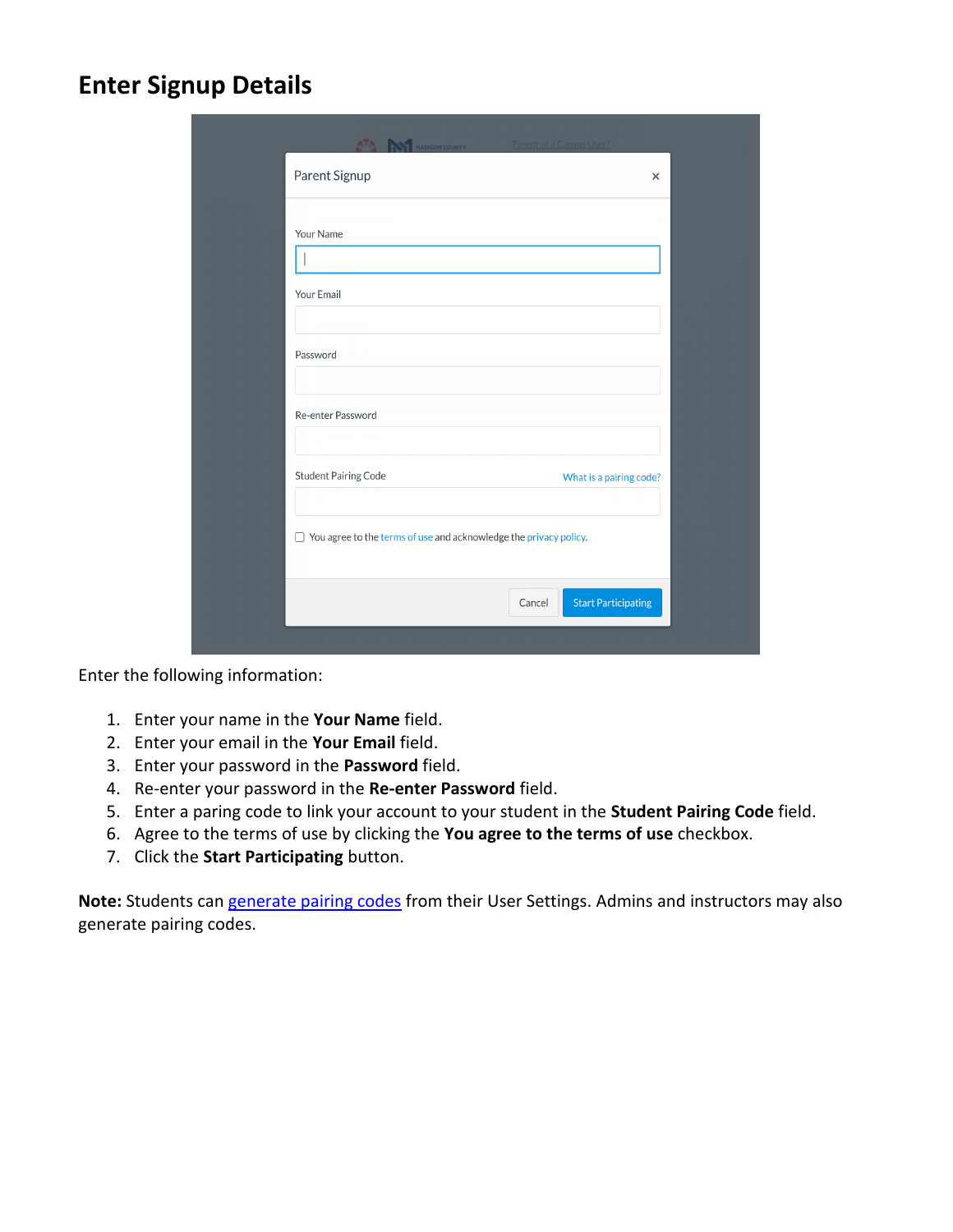# **Begin Observing**

| ٧                     | Notifications. Tell us how and when you would like to be notified of events in Canvas.<br>$^\circledR$<br><b>Notification Preferences</b> | Coming Up<br>Nothing for the next week | View Calendar |
|-----------------------|-------------------------------------------------------------------------------------------------------------------------------------------|----------------------------------------|---------------|
| $\bigcirc$<br>Account | Dashboard<br>٠                                                                                                                            | View Grades                            |               |
| ෬<br>Dashboard        |                                                                                                                                           |                                        |               |
| 冒<br>Courses          | ٠<br>п                                                                                                                                    |                                        |               |
| 圙<br>Calendar         |                                                                                                                                           |                                        |               |
| €<br>Inbox            | <b>History 101</b><br>History 101                                                                                                         |                                        |               |
| $^\circledR$<br>Help  | P,<br>$\Box$<br>凼                                                                                                                         |                                        |               |

You can begin observing your student in Canvas immediately.

# **3. Add an additional student to existing Canvas Account**

If you signed up for a Canvas account as a parent, you can add students to observe within the same institution.

To link yourself to a student, you will need to enter a student-specific pairing code. Pairing codes are case sensitive and are valid for seven days. Students can generate pairing codes from their User Settings. Admins and instructors can also generate pairing codes.

#### **Notes:**

- You cannot add students whose accounts are not within your same institution (Canvas URL). To observe students in another institution, you must sign up for an account using that institution's Canvas URL.
- Once you have linked to a student from the Observing page, you cannot remove the student. To remove a student, please contact the student's instructor.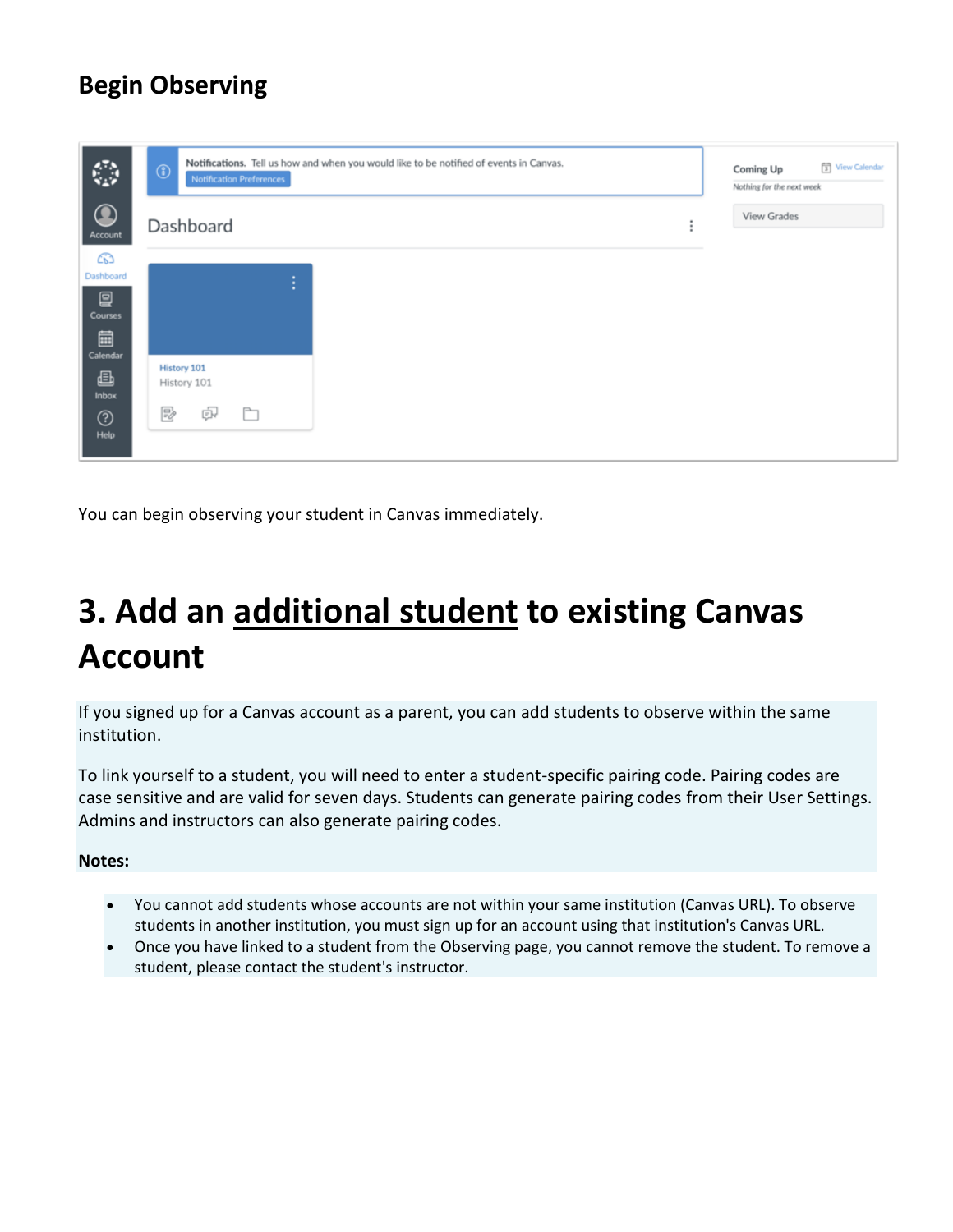# **Open User Settings**



In Global Navigation, click the **Account** link [1], then click the **Settings** link [2].

# **Open Observing**

| Notifications                         |
|---------------------------------------|
| Files                                 |
| Settings                              |
| ePortfolios                           |
| My Badges                             |
| Required Train-<br>ings<br>Management |
| <b>Observing</b>                      |
|                                       |

In User Navigation, click the **Observing** link.